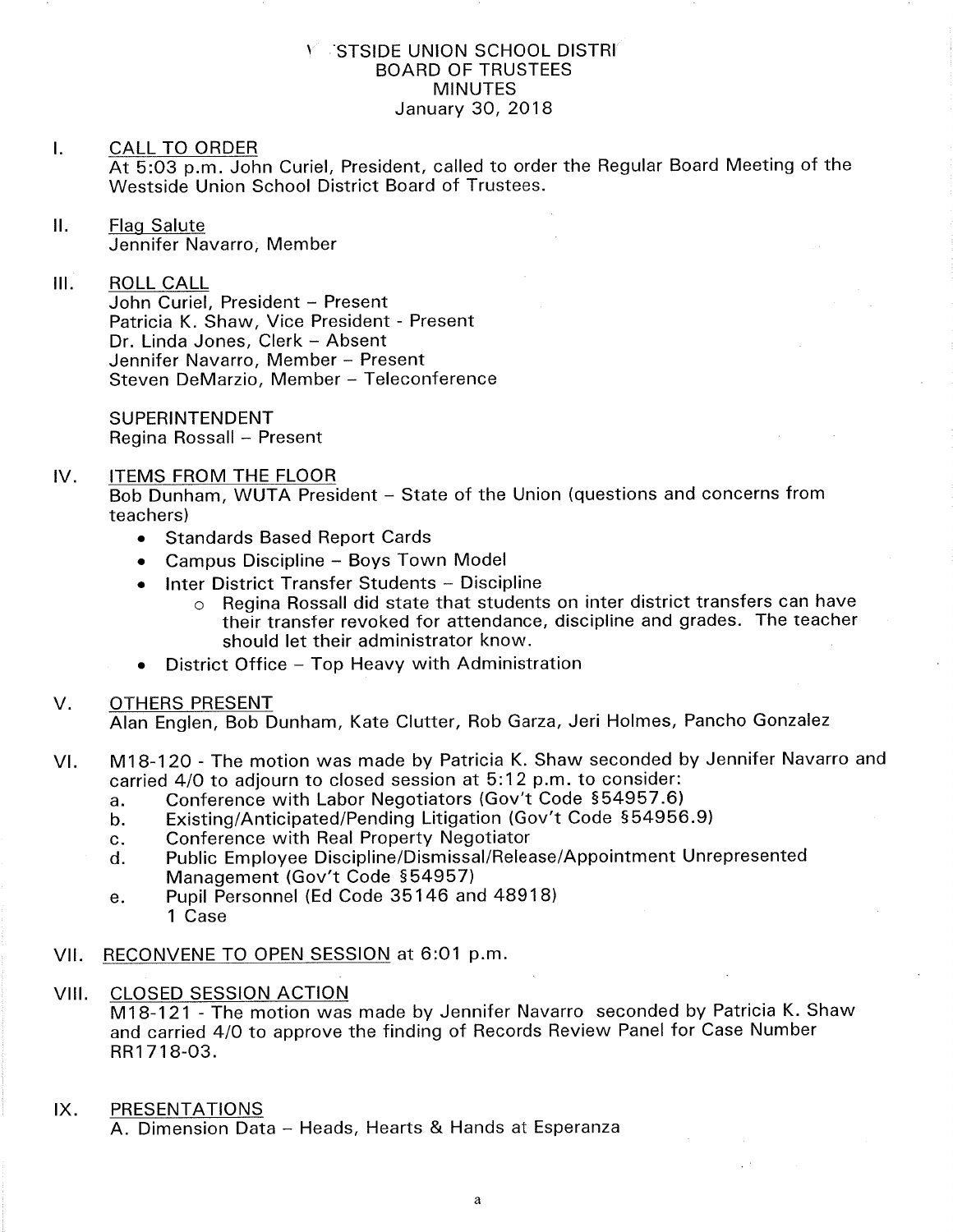**Minutes** 

Regular Board Meeting

# January 30, 2018<br>X. HEARING SESSION/STAFF REPORTS

 $Z \sim$ 

Board Comments:  $A<sub>1</sub>$ 

Steve DeMarzio - I want to thank Dimension Data for collaborating with Westside. Your company helps make our schools and students better. We had our AVSBA Dinner Meeting at Nancy Cory last week. AVSBA inducted its new Executive Board officers and I will now be serving as 1st Vice President. Palmdale School District also spoke on its ransomware attack. I will forward the presentation to trustees and cabinet.

Jennifer Navarro - Thank you very much Allan and Dimension Data and thank you for choosing Westside. I wish Linda Jones a speedy recovery; I look forward to her return to Board Meetings.

Patricia K. Shaw - Thank you, Allan, for all you did at Esperanza. How much would it cost for us to build our own "Escape Room"?

John Curiel - Thank you, Allan and Dimension Data, for helping the District with sparking the imagination of children. Creativity and imagination is often overlooked as the world focusses more and more on STEM specifically science, math and

engineering. Thank you once again for your continued partnership with<br>Westside. I attended the Board President's Training in Sacramento with Patricia Shaw and Regina Rossall last weekend. Enjoy your Valentine's Day and the rest of the week.

Assistant Superintendent Administrative Services - Shawn Cabey

- a. I would like to thank Allan and Dimension Data again for everything they did<br>at Esperanza, as well as, all the other things they have done for the district.
- b. I would like to thank the Board and Gina for supporting us in the variety of programs we have added in the District.
- c. I attended the AVSTA meeting today. Keppel might be pulling out of the JPA with AVSTA. lf they withdraw, it would be Lancaster, AV High School and Westside school districts participating in the JPA.
- 2. Assistant Superintendent Educational Services Marguerite Johnson
	- a. Allan, thank you so much. Over the last seven to eight years our classrooms have been transformed because of the work of Dimension Data.
- 3. Deputy Superintendent Robert Hughes
	- a. We are starting our search for teachers for next school year. We have two job fairs scheduled: February 7,2O18, and April 24,2O18. b. The next WAVE meeting is February <sup>7</sup>, 20 18, at 6:3O p.m. in Room 4 at the
	- District Office
- c. Allen, thank you so much for all Dimension Data has done for the District. 4. Superintendent Regina Rossall
- 

Mrs. Rossall reviewed the following items with the Trustees:

- a. I enjoyed attending the Board President's Workshop with John and Patti. <sup>I</sup> have submitted our ltems from the Floor statement to our attorney for his review.
- b. I attended the Superintendents Symposium last week and I heard about ischool Initiative. They use technology tools as a different way of learning. <sup>I</sup> texted our Cisco person to ask about getting their bus to visit Westside. The bus was available to come to Cottonwood and Anaverde Hills for students and staff to view today. The partnerships we have formed with vendors help us revitalize our programs.
- c. Dr. David Smith, from Edwards Air Force Base, spoke with me about a fiveweek program at Edwards Air Force Base for 5th grade students. I have several of our schools who would like to send a class to participate in the program.

XI. <u>PERSONAL APPEARANCES</u><br>A. Westside Union Teachers Association Representative – Bob Dunham, President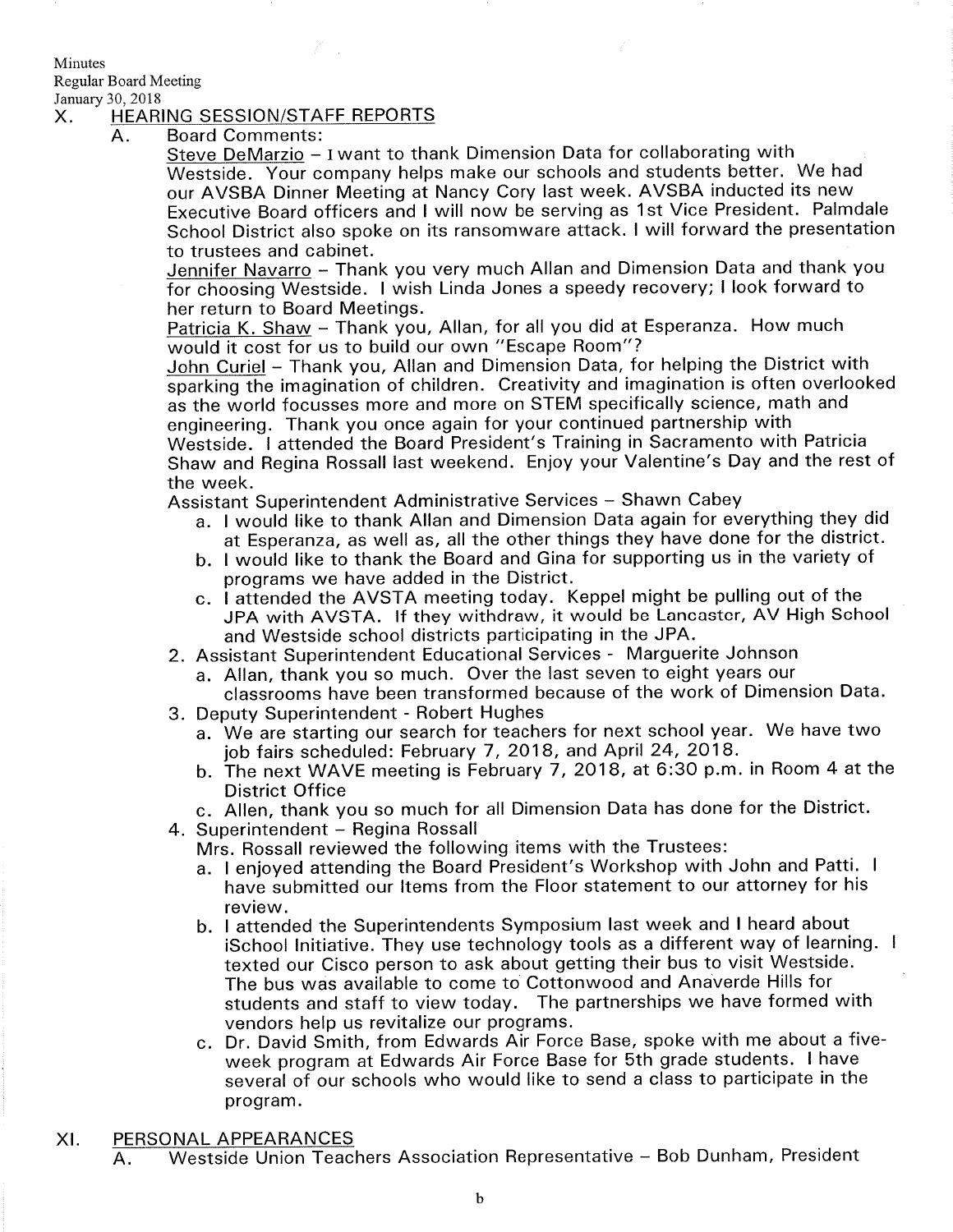Minutes

Regular Board Meeting

- - B. California School Employee Association Representative Jeri Holmes, President
		- I would like to thank Gina for allowing CSEA to come and present their retirement seminar for our staff. Staff was extremely grateful that the district was able to host.
	- We had our first new classified employee orientation yesterday.<br>C. Parent Teachers Association Representative<br>D. WAVE Representative Jennifer Navarro and Robert Hughes
		-

К,

- - The next WAVE meeting is February 7, at 6:30 p.m. in Room 4 at the District Office.
- XII. ITEMS FROM THE FLOOR Continued None
- XIII. PUBLIC HEARING None
- -
- XIV. BUSINESS SESSION<br>A. Organizational/Governance<br>1. M18-122 Item 1. Approval of the agenda of the Regular Board Meeting of January 30, 2018, as submitted. The motion was made by Patricia K. Shaw seconded by Steve DeMarzio and carried 4/0.
	- 2. M18-123 Items 2a 2f. The motion was made by Patricia K. Shaw seconded by Jennifer Navarro and carried 4/0 to approve the consent agenda.<br>
	2a Minutes of the Regular Meeting on January 16, 2017<br>
	2b Fundraising Authorization<br>
	2c Personnel Report<br>
	2d Purchase Orders<br>
	2e Consultant/Contract Agree
		-
		-
		-
		-
		-
		-
	- -
	- <sup>o</sup>Board Governance 4. M18-124- ltem 4. The motion was made by Steve DeMarzio seconded by Jennifer Navarro and carried 4/0 to approve Resolution 18-13, Calling for Full and Fair Funding of California's Public Schools

### XV. PERSONNEL

- <sup>5</sup> M18-125 ltem 5. The motion was made by Patricia K. Shaw seconded by Jennifer Navarro and carried 4/0 to approve the Variable Term Waiver
- M18-126 ltem 6. The motion was made by Jennifer Navarro seconded by Steve DeMarzio and carried 4/0 to approve the Provisional Intern Permit 6

### XVI.

BUSINESS<br>7. M18-127 - Item 7. The motion was made by Patricia K. Shaw seconded by Jennifer Navarro and carried 4/0 to approve the Anaverde Hills Elementary Permanent Classrooms Build Out.

### XVII NEW BUSINESS

a. Solar Panels - Review timeline for panel removal from the Hillview campus.

### XVIII. UNFINISHED BUSINESS

None

XIX. ADJOURNMENT - The meeting was adjourned at 6:34 p.m. by the Board President.